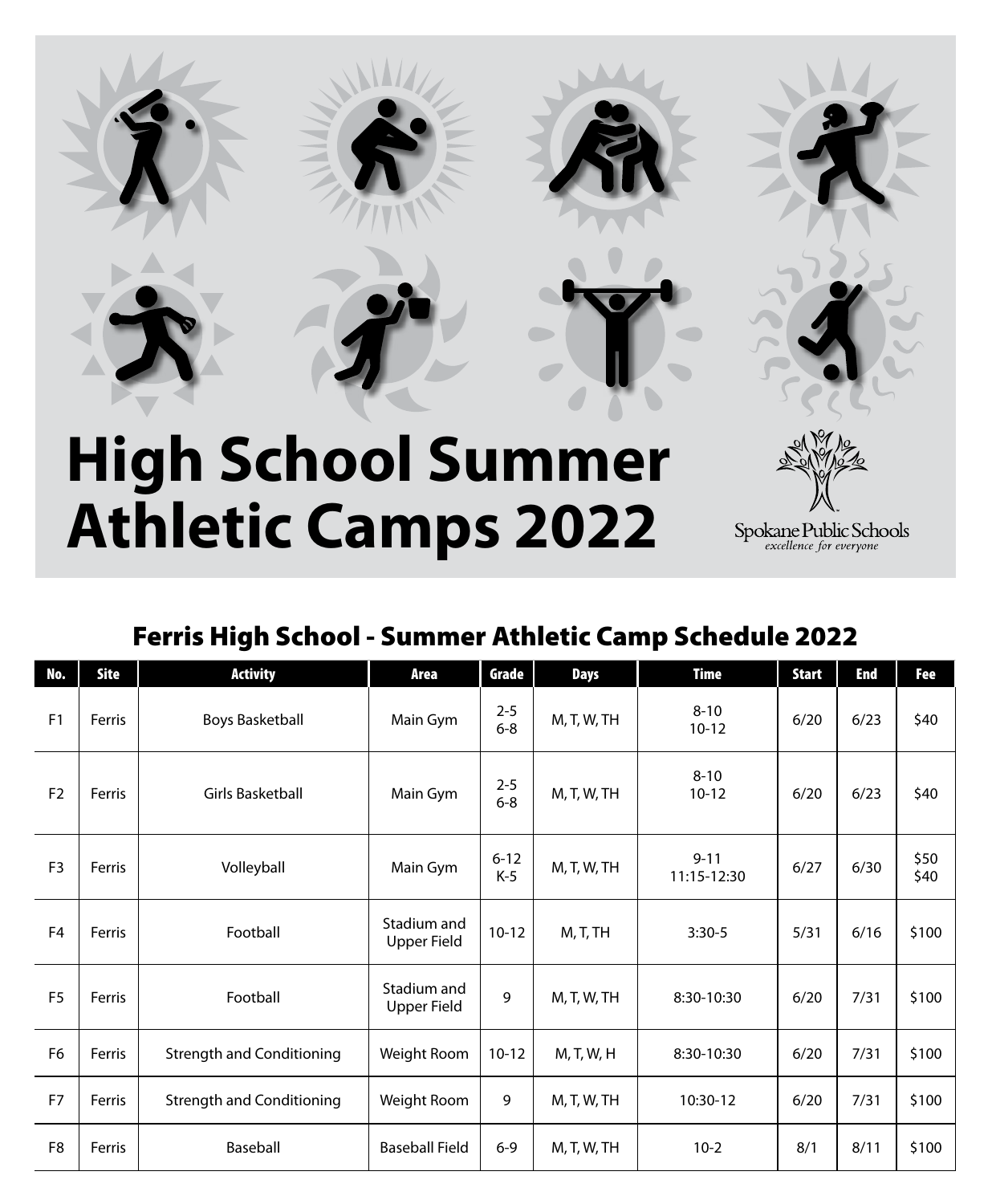# Lewis & Clark High School - Summer Athletic Camp Schedule 2022

| No.             | <b>Site</b> | <b>Activity</b>                                       | Area              | Grade     | <b>Days</b> | <b>Time</b>                                                              | <b>Start</b> | <b>End</b> | Fee   | <b>T</b> Shirt |
|-----------------|-------------|-------------------------------------------------------|-------------------|-----------|-------------|--------------------------------------------------------------------------|--------------|------------|-------|----------------|
| L1              | LC          | <b>Boys Basketball</b>                                | Gym               | $1 - 5$   | M-Th        | 8-10am                                                                   | 6/20         | 6/23       | \$40  | Yes            |
| L2              | LC          | <b>Boys Basketball</b>                                | Gym               | $6 - 8$   | M-Th        | 10am-12pm                                                                | 6/20         | 6/23       | \$40  | Yes            |
| L <sub>3</sub>  | LC          | Girls Basketball                                      | Gym               | $1 - 5$   | M-Th        | 8-10am                                                                   | 6/20         | 6/23       | \$40  | Yes            |
| L4              | LC          | Girls Basketball                                      | Gym               | $6 - 8$   | M-Th        | 10am-12pm                                                                | 6/20         | 6/23       | \$40  | Yes            |
| L <sub>5</sub>  | LC          | Tennis (Varsity/JV)                                   | <b>Hart Field</b> | $9 - 12$  | M-Th        | 3:00-4:30pm                                                              | 6/6          | 6/9        | \$40  | Yes            |
| L <sub>6</sub>  | LC          | Tennis (Novice /<br>Adv Beginner)                     | <b>Hart Field</b> | $9 - 12$  | M-Th        | 3:00-4:30pm                                                              | 6/13         | 6/16       | \$40  | Yes            |
| L7              | LC          | Speed & Strength                                      | <b>Hart Field</b> | $10 - 12$ | M-Th        | 8-10am                                                                   | 6/27         | 8/4        | \$100 | Yes            |
| L8              | LC          | Speed & Strength                                      | <b>Hart Field</b> | 9         | M-Th        | $9-11am$                                                                 | 6/27         | 8/4        | \$100 | Yes            |
| L <sub>9</sub>  | LC          | Pole Vault                                            | <b>Hart Field</b> | $9 - 12$  | T/Th        | $4-6$ pm                                                                 | 6/21         | 7/28       | \$125 | Yes            |
| L <sub>10</sub> | LC          | Volleyball                                            | Gym               | $3 - 8$   | M-Th        | $9-11am$                                                                 | 7/11         | 7/14       | \$50  | Yes            |
| L <sub>11</sub> | LC          | Volleyball                                            | Gym               | $9 - 12$  | T/W/Th      | 8:30-11:30am                                                             | 6/28         | 7/28       | \$60  | Yes            |
| L12             | LC          | Soccer Boys/Girls                                     | <b>Hart Field</b> | $9 - 12$  | M-Th        | 10-11:30am                                                               | 7/18         | 7/21       | \$40  | Yes            |
| L13             | LC          | Spring Football / Summer<br>Speed & Strength / 7 on 7 | <b>Hart Field</b> | $10 - 12$ | M-Th        | 3:15pm-5:30pm (5/31-6/16)<br>9am-12pm (6/20-6/23)<br>8am-10am (6/27-8/4) | 5/31         | 8/4        | \$200 | Yes            |
| L <sub>14</sub> | LC          | Spring Football / Summer<br>Speed & Strength / 7 on 7 | <b>Hart Field</b> | 9         | M-Th        | 4pm-5:30pm (5/31-6/16)<br>9am-12pm (6/20-6/23)<br>9am-11am (6/27-8/4)    | 5/31         | 8/4        | \$200 | Yes            |

## North Central High School - Official Summer Athletic Camp Schedule 2022

| No.            | НS        | Area                                         | <b>Activity</b>            | Grade    | Days       | <b>Time</b>                      | <b>Dates</b>  | Fee     | <b>T-Shirt</b> |
|----------------|-----------|----------------------------------------------|----------------------------|----------|------------|----------------------------------|---------------|---------|----------------|
| N <sub>1</sub> | <b>NC</b> | Main Gym, Aux Gym                            | Boys Basketball            | $4 - 9$  | M,T        | 11 am $-1$ pm                    | $6/20 - 6/21$ | \$25    | Yes            |
| N <sub>2</sub> | <b>NC</b> | Main Gym, Aux Gym                            | <b>Girls Basketball</b>    | $4 - 8$  | M,T,W,Th,F | $9 - 11$ am                      | $6/20 - 6/24$ | \$40    | Yes            |
| N <sub>3</sub> | <b>NC</b> | Main Gym, Aux Gym, Weight<br>Room (M,W only) | Girls Volleyball           | $9 - 12$ | M,T,W,Th   | $8 - 10$ am                      | $6/27 - 7/28$ | \$60    | Yes            |
| N4             | <b>NC</b> | Weight Room                                  | <b>Football Weights</b>    | $9 - 12$ |            | $[M, T, W, Th, F]9$ am - 12 noon | $6/27 - 8/4$  | \$45    | Yes            |
| N <sub>5</sub> | <b>NC</b> | Outfield of NC Baseball<br>Diamond           | <b>Boys Soccer</b>         | $9 - 12$ | M,T,W,Th   | 9 am - 11 am                     | $7/11 - 7/14$ | \$45    | Yes            |
| N <sub>6</sub> | <b>NC</b> | Outfield of NC Baseball<br>Diamond           | <b>Girls Soccer</b>        | $9 - 12$ | M,T,W,Th   | $9 - 11$ am                      | $7/11 - 7/14$ | \$45    | Yes            |
| N7             | <b>NC</b> | <b>Football Field</b>                        | <b>Football Kids Camp</b>  | $5 - 8$  | F,S        | $6 - 8$ pm                       | $7/15 - 7/16$ | \$40    | Yes            |
| N <sub>8</sub> | NC        | Farragut State Park                          | Girls & Boys Cross Country | $9 - 12$ | S, M,T,W   | All Day                          | $7/24 - 7/27$ | $$125*$ |                |

\* Scholarships available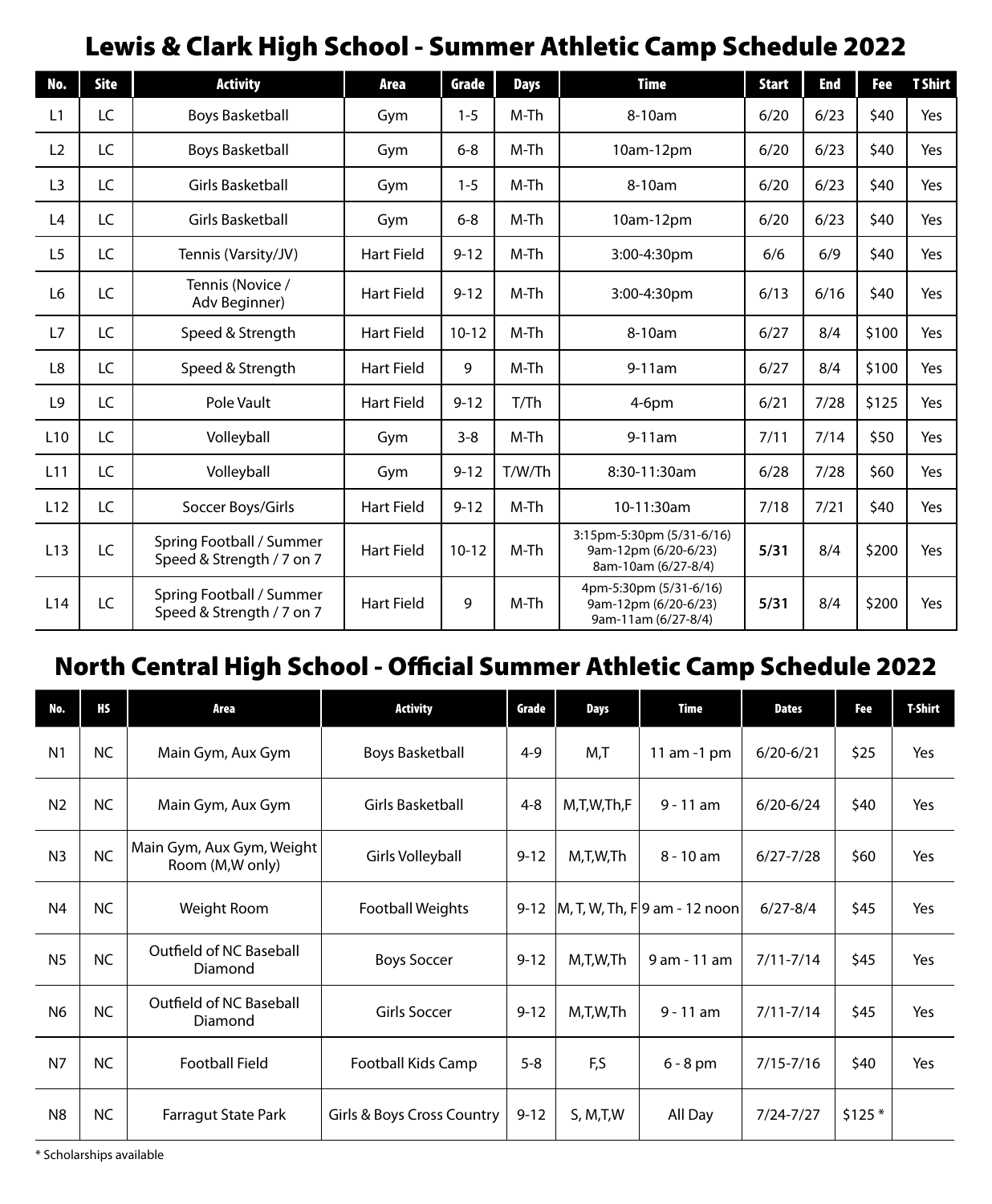# Shadle Park High School - Summer Athletic Camp Schedule 2022

| No.             | <b>Site</b>        | <b>Activity</b>                 | Grade     | <b>Days</b> | <b>Time</b>            | <b>Start</b> | End  | Fee     | <b>T-Shirt</b> |
|-----------------|--------------------|---------------------------------|-----------|-------------|------------------------|--------------|------|---------|----------------|
| SP <sub>1</sub> | <b>Shadle Park</b> | Boy's Baseball                  | $3 - 8$   | M-Th        | 9:00 - 10:30 a.m.      | 6/20         | 6/23 | \$40.00 |                |
| SP <sub>2</sub> | <b>Shadle Park</b> | Boy's Basketball                | $2 - 12$  | Tu-Th       | 5:45 - 7:45 p.m.       | 6/07         | 6/09 | \$40.00 | $\bullet$      |
| SP <sub>3</sub> | <b>Shadle Park</b> | Boy's Basketball                | $2 - 12$  | Tu-Th       | 5:45 - 7:45 p.m.       | 6/14         | 6/16 | \$40.00 | ٠              |
| SP <sub>4</sub> | <b>Shadle Park</b> | Girl's Basketball               | $3 - 6$   | M-Th        | 10:30 a.m.-12:30 p.m.  | 6/20         | 6/23 | \$50.00 | ٠              |
| SP <sub>5</sub> | <b>Shadle Park</b> | Girl's Basketball               | $7-9$     | M-Th        | 8:00 - 10:00 a.m.      | 6/20         | 6/23 | \$50.00 | $\bullet$      |
| SP <sub>6</sub> | <b>Shadle Park</b> | Spring Football                 | 9         | M-Th        | 3:40 - 5:30 p.m.       | 6/06         | 6/09 | \$40.00 | ٠              |
|                 |                    |                                 |           | Tu-Th       | 3:40 - 5:30 p.m.       | 6/14         | 6/16 |         |                |
| SP7             | <b>Shadle Park</b> | Spring Football                 | $10 - 12$ | M-Th        | 3:00 - 5:15 p.m.       | 6/06         | 6/09 | \$40.00 |                |
|                 |                    |                                 |           | Tu-Th       | 3:00 - 5:15 p.m.       | 6/14         | 6/16 |         |                |
| SP <sub>8</sub> | <b>Shadle Park</b> | Football Scrimmages (1)         | 9         | Tu-W        | 9:00 a.m. - 12:30 p.m. | 6/21         | 6/22 | \$15.00 |                |
| SP9             | Shadle Park        | Football Scrimmages (2)         | $10 - 12$ | Tu-W        | 9:00 a.m. - 12:30 p.m. | 6/21         | 6/22 | \$25.00 |                |
|                 |                    |                                 |           | <b>TBD</b>  | <b>TBD</b>             | July         |      |         |                |
| SP10            | <b>Shadle Park</b> | Football Weights/Conditioning   | $9 - 12$  | M-Tu        | 9:30 - 11:30 a.m.      | 6/27         | 8/11 | \$55.00 |                |
|                 |                    | **No conditioning 7/04 and 7/05 |           | W-Th        | $7:30 - 9:30$ a.m.     |              |      |         |                |
| SP11            | <b>Shadle Park</b> | Boys/Girls Soccer               | K-6       | M-Th        | 8:00 - 9:30 a.m.       | 6/27         | 6/30 | \$40.00 | ٠              |
| SP12            | <b>Shadle Park</b> | Boys/Girls Soccer               | $7 - 12$  | M-Th        | 8:00 - 9:30 a.m.       | 6/27         | 6/30 | \$50.00 | ٠              |
| <b>SP13</b>     | <b>Shadle Park</b> | Girl's Fastpitch Softball       | $6 - 12$  | Tu-Th       | 10:00 a.m.-12:00 p.m.  | 6/21         | 6/23 | \$60.00 | ٠              |
| <b>SP14</b>     | <b>Shadle Park</b> | Volleyball                      | $3 - 6$   | M-Th        | 8:00 - 10:00 a.m.      | 6/20         | 6/23 | \$50.00 | $\bullet$      |
| <b>SP15</b>     | <b>Shadle Park</b> | Volleyball                      | $7-9$     | M-Th        | 10:30 a.m.-12:30 p.m.  | 6/20         | 6/23 | \$50.00 | ٠              |
| SP16            | <b>Shadle Park</b> | <b>Boys/Girls Conditioning</b>  | $9 - 12$  | M-Tu        | 7:30 - 9:30 a.m.       | 6/27         | 8/11 | \$55.00 |                |
|                 |                    | **No conditioning 7/04 and 7/05 |           | W-Th        | 9:30 - 11:30 a.m.      |              |      |         |                |

(1) Must attend Spring Camp SP6 to be eligible to participate • (2) Must attend Spring Camp SP7 to be eligible to participate. Football Scrimmages: June 21 at Shadle Park and June 22 at East Valley.

# Rogers High School - Summer Athletic Camp Schedule 2022

| No.             | НS      | <b>Activity</b>                           | Area                  | Grade    | Days           | Time                              | Start | End  | Fee         | <b>T-Shirt</b> |
|-----------------|---------|-------------------------------------------|-----------------------|----------|----------------|-----------------------------------|-------|------|-------------|----------------|
| R1              | Rogers  | (Boys and Girls) Speed<br>& Strength Camp | Weight Room           | $7 - 12$ | M, T, W, H, F  | $6:45 - 8am$<br>$12:15 - 1:30$ pm | 6/20  | 7/1  | <b>FREE</b> |                |
| R <sub>2</sub>  | Rogers  | (Boys and Girls) Speed<br>& Strength Camp | Weight Room           | $7 - 12$ | M, T, W, H, F  | $7:45 - 9am$                      | 7/5   | 8/12 | <b>FREE</b> |                |
| R <sub>3</sub>  | Rogers  | <b>Football Camp</b>                      | <b>Football Field</b> | $7 - 12$ | M, T, W, H     | $8 - 9$ am                        | 6/20  | 7/1  | <b>FREE</b> |                |
| R <sub>4</sub>  | Rogers  | Football Camp                             | <b>Football Field</b> | $7 - 12$ | M, T, W, H     | $9 - 10$ am                       | 7/5   | 7/29 | <b>FREE</b> |                |
| R <sub>5</sub>  | Rogers  | Kids Football Camp                        | <b>Football Field</b> | $3-6$    | T, W           | $10 - 11:30$ am                   | 7/26  | 7/27 | <b>FREE</b> |                |
| R <sub>6</sub>  | Rogers  | <b>Volleyball Camp</b>                    | Main Gym              | $9 - 12$ | W              | $10 - 12$ pm                      | 6/29  | 7/27 | <b>FREE</b> |                |
| R <sub>7</sub>  | Rogers  | (Boys and Girls) Wrestling                | Wrestling Room        | $7 - 12$ | T, W, H        | $12 - 3pm$                        | 7/7   | 7/30 | <b>FREE</b> |                |
| R <sub>8</sub>  | Rogers  | Girls Wrestling                           | Wrestling Room        | $7 - 12$ | Saturday       | $9 - 12$ pm                       | 6/4   | 6/4  | \$25        |                |
| R <sub>9</sub>  | Rogers  | <b>Boys Basketball</b>                    | Main Gym              | $7 - 12$ | <b>M, W, F</b> | $12:30 - 2:30$ pm                 | 6/20  | 7/29 | <b>FREE</b> |                |
| R <sub>10</sub> | Rogers  | <b>Boys Basketball</b>                    | Main Gym              | $4 - 6$  | Saturday       | $9 - 11$ am                       | 7/23  | 7/30 | \$10        |                |
| R <sub>11</sub> | Montana | Boys & Girls Cross Country                | Dicky Lake, MT        | $9 - 12$ | M, T, W, H, F  | <b>ALL DAY</b>                    | 6/20  | 6/24 | \$25        | X              |
| R <sub>12</sub> | Rogers  | <b>Boys Cross Country</b>                 | Track                 | $6 - 12$ | M, T, W, H, F  | $3 - 4:30$ pm                     | 6/27  | 7/1  | \$10        | X              |
| R <sub>13</sub> | Rogers  | <b>Girls Cross Country</b>                | Track                 | $9 - 12$ | M, T, W, H     | 7am or 9am<br>(depending on heat) | 6/27  | 7/29 | <b>FREE</b> |                |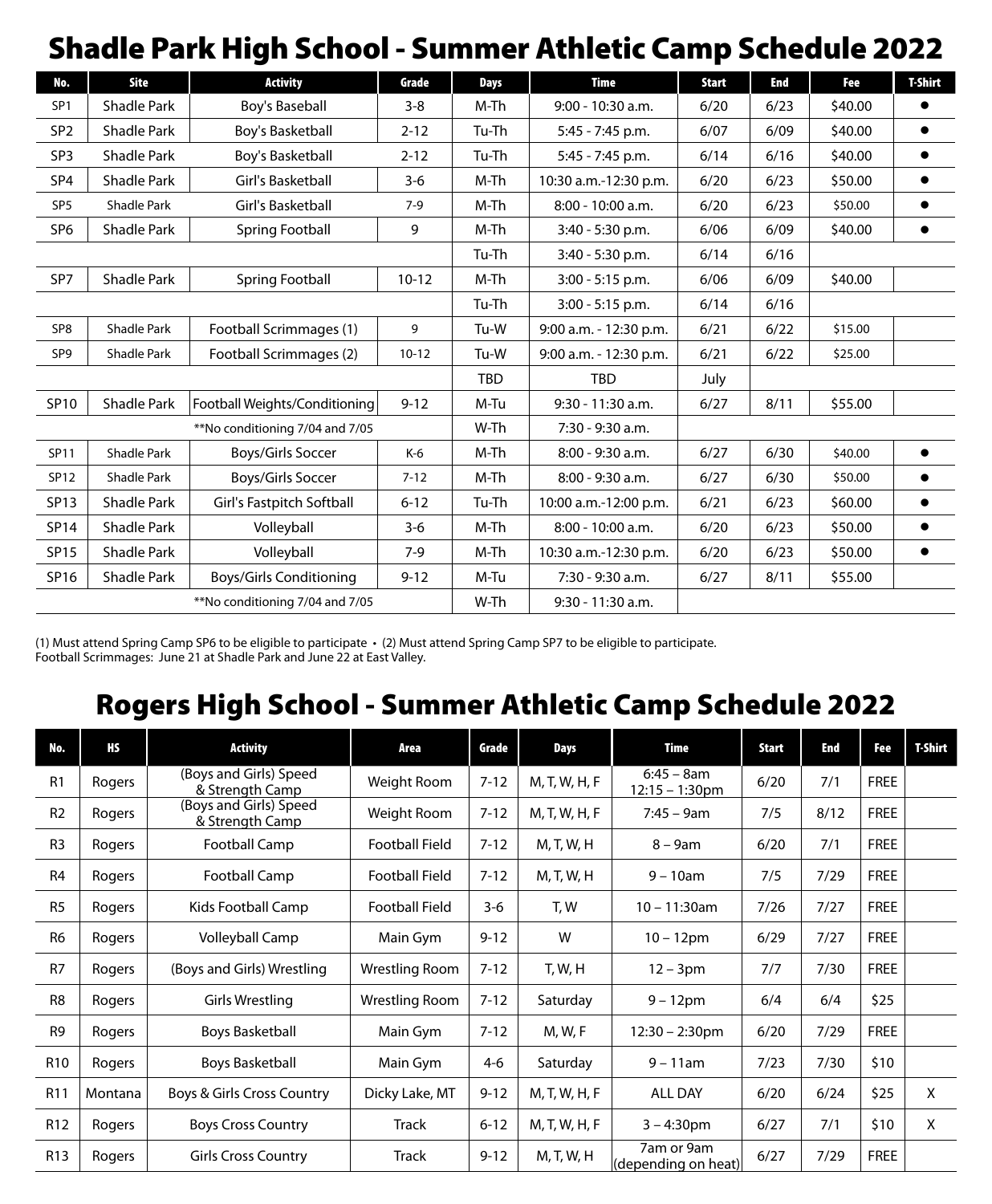## Registration Information

- 1. REGISTRATION for summer athletic camps is coordinated by the high school Business Office. Registration may be done in person, by mail to the high school Business Office or online at www.spokaneschools.org. To access the online payment link, visit spokaneschools.org/OnlinePayments. Use your student's account to register and pay online (User Name = Student ID; Password = students last name, first letter capitalized). Click on "Guest User" to register and pay with a User Name and Password. Spokane Public School's students with a documented low-income status will not be refused for inability to pay. Contact the high school Business Office, if you need financial assistance. Early registration is suggested to avoid possible camp cancellation.
- 2. REFUNDS: Once you complete your registration and payment, refunds will not be permitted. However, camps not meeting a minimum enrollment may be cancelled with all the participants given an opportunity to participate in another camp or a full refund.
- **3.** INSURANCE INFORMATION: All camp participants are required to have insurance coverage. School insurance (24 hour coverage) purchased for the school year 2021-2022 will remain in effect for summer athletic camps. Information is available at the high school Business Office.
- 4. All camp participants are required to fill out the COVID release form and turn it in with their registration or on the first day of camp

|                                                                                                                                                                                                                               |                 |                             | <b>Health Information:</b>                                   |  |  |
|-------------------------------------------------------------------------------------------------------------------------------------------------------------------------------------------------------------------------------|-----------------|-----------------------------|--------------------------------------------------------------|--|--|
|                                                                                                                                                                                                                               |                 | <b>Payment Information:</b> | Food Allergies                                               |  |  |
| Parent/Guardian Parent and The Parent and The Parent and The Parent and The Parent and The Parent and The Parent and The Parent and The Parent and The Parent and The Parent and The Parent and The Parent and The Parent and |                 | Camp No(s)                  | Yes $\Box$ No $\Box$                                         |  |  |
|                                                                                                                                                                                                                               |                 |                             | <b>Dietary Substitution</b><br>Yes $\square$<br>No $\square$ |  |  |
|                                                                                                                                                                                                                               |                 | Camp Location               | <b>Diabetes</b>                                              |  |  |
| Next Yr's School and the School and the School and the School                                                                                                                                                                 | Next Yr's Grade |                             | No $\square$<br>Yes $\Box$                                   |  |  |
| <b>Parents/Guardians Of Athletic Camp Students:</b>                                                                                                                                                                           |                 |                             | Asthma<br>No $\Box$<br>Yes $\Pi$                             |  |  |
|                                                                                                                                                                                                                               | Medication      |                             |                                                              |  |  |
| All athletic camp students need to be covered by a medical/accident insurance policy. I understand                                                                                                                            | No II<br>Yes II |                             |                                                              |  |  |

| All athletic camp students need to be covered by a medical/accident insurance policy. I understand<br>that my child may not participate in summer athletic camps unless he/she is covered by a medical/ | Medication<br>No $\Box$<br>Yes $\Pi$ |
|---------------------------------------------------------------------------------------------------------------------------------------------------------------------------------------------------------|--------------------------------------|
| accident coverage plan. I do accept full responsibility for the cost of treatment or any injury sustained                                                                                               | <b>Current Health Care</b>           |
| and not                                                                                                                                                                                                 | Plan on File                         |
| covered by our family medical insurance while taking part in the athletic camp(s).                                                                                                                      | No $\Box$<br>Yes I                   |

Parent/Guardian Signature \_\_\_\_\_\_\_\_\_\_\_\_\_\_\_\_\_\_\_\_\_\_\_\_\_\_\_\_\_\_\_\_\_\_\_\_\_\_\_\_\_ Date \_\_\_\_\_\_\_\_\_\_\_\_\_\_

District Student Yes  $\Box$  No  $\Box$